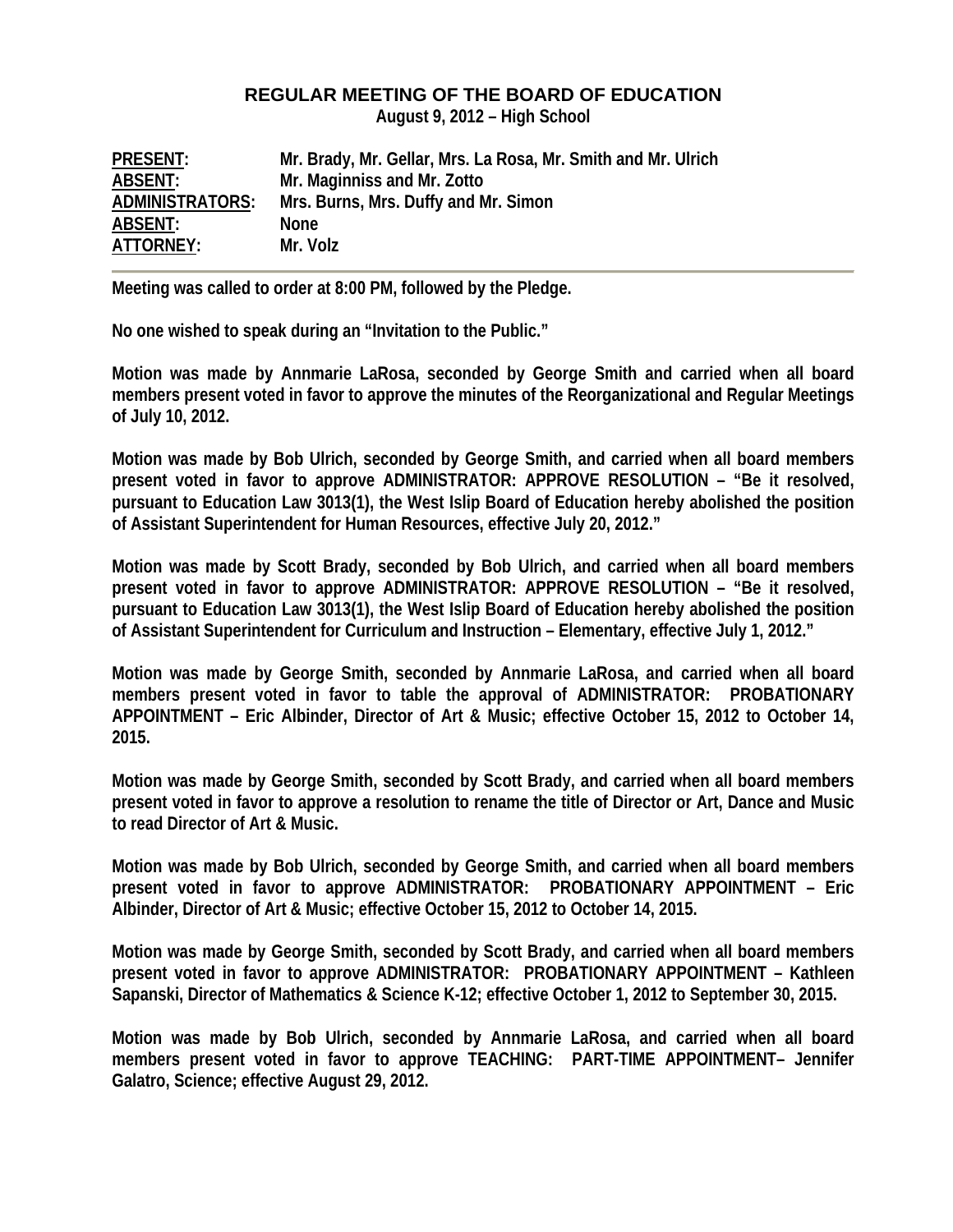**Motion was made by George Smith, seconded by Scott Brady, and carried when all board members present voted in favor to approve TEACHING: CHILD-BEARING LEAVE OF ABSENCE (paid) – Tricia Mileti, Health; effective August 29, 2012.** 

**Motion was made by Scott Brady, seconded by Annmarie LaRosa, and carried when all board members present voted in favor to approve TEACHING: CHILD-BEARING LEAVE OF ABSENCE (paid) – Carrie Wagner, Elementary; effective August 29, 2012.** 

**Motion was made by Bob Ulrich, seconded by George Smith, and carried when all board members present voted in favor to approve TEACHING: CHILD-REARING LEAVE OF ABSENCE (unpaid) – Rebecca Silva, Psychologist; effective August 29, 2012 to November 16, 2012.** 

**Motion was made by Annmarie LaRosa, seconded by Bob Ulrich, and carried when all board members present voted in favor to approve TEACHING: CHILD-BEARING LEAVE OF ABSENCE (unpaid) – Pamela Carleo, Special Education; effective August 29, 2012 to June 30, 2013.** 

**Motion was made by George Smith, seconded by Annmarie LaRosa, and carried when all board members present voted in favor to approve TEACHING: CHILD-BEARING LEAVE OF ABSENCE (unpaid) – Kelly Olsen-Leon, Mathematics; effective August 29, 2012 to June 30, 2013.** 

**Motion was made by Bob Ulrich, seconded by Annmarie LaRosa, and carried when all board members present voted in favor to approve TEACHING: CHILD-BEARING LEAVE OF ABSENCE (unpaid) – Rebecca Silva, Psychologist; effective November 19, 2012 to June 30, 2013.** 

**Motion was made by Scott Brady, seconded by Annmarie LaRosa, and carried when all board members present voted in favor to approve TEACHING: LEAVE OF ABSENCE (unpaid) – Heather Enright, English; effective August 29, 2012 to June 30, 2013.** 

**Motion was made by Bob Ulrich, seconded by Annmarie LaRosa, and carried when all board members present voted in favor to approve CLASSIFIED CIVIL SERVICE: RESIGNATION: Carol Hurd – High School, Part Time Clerk Typist; effective July 1, 2012.** 

**Motion was made by Bob Ulrich, seconded by Annmarie LaRosa, and carried when all board members present voted in favor to approve CLASSIFIED CIVIL SERVICE: RECALL: Lisa Spradley Part-Time Clerk Typist – High School; effective June 30, 2012.** 

**Motion was made by Bob Ulrich, seconded by Scott Brady, and carried when all board members present voted in favor to approve OTHER: 2012 FALL HIGH SCHOOL COACHES - FOOTBALL: Steve Mileti, Varsity Head Coach, Anthony Yuli, Assistant Varsity Coach, Thomas Powers, Assistant Varsity Coach, Jim Dooley, Varsity Volunteer Coach, Nick LaGiglia, Head J.V. Coach, Shawn Rush, Assistant J.V. Coach, Phil Kane, J.V. Volunteer Coach; GIRLS SOCCER: Nick Grieco, Head Varsity Coach, Jim Albert, Assistant Varsity Coach, Jeremy Robertson, J.V. Coach; BOYS SOCCER: Ed Pieron, Head Varsity Coach, Brian Cameron, Assistant Varsity Coach, Dennis Mazzalonga, J.V. Coach; GIRLS SWIMMING: Robert Kollar, Varsity Coach, KristiLee Schubert-Hender, Assistant Varsity Coach; GIRLS GYMNASTICS: Karyn Storan, Varsity Coach and Vanessa Lillis, Assistant Varsity Coach; GIRLS TENNIS: Kevin Lewis, Varsity Coach and Bill Turri, J.V. Coach; FIELD HOCKEY: Josephine Hassett, Varsity Coach, Joanne Orehosky, Assistant Varsity Coach and Debra Mock-Dorfman, J.V. Coach; CROSS COUNTRY: Christopher Kaigh, Boys Varsity Coach and Michelle Studley-Broderick, Girls**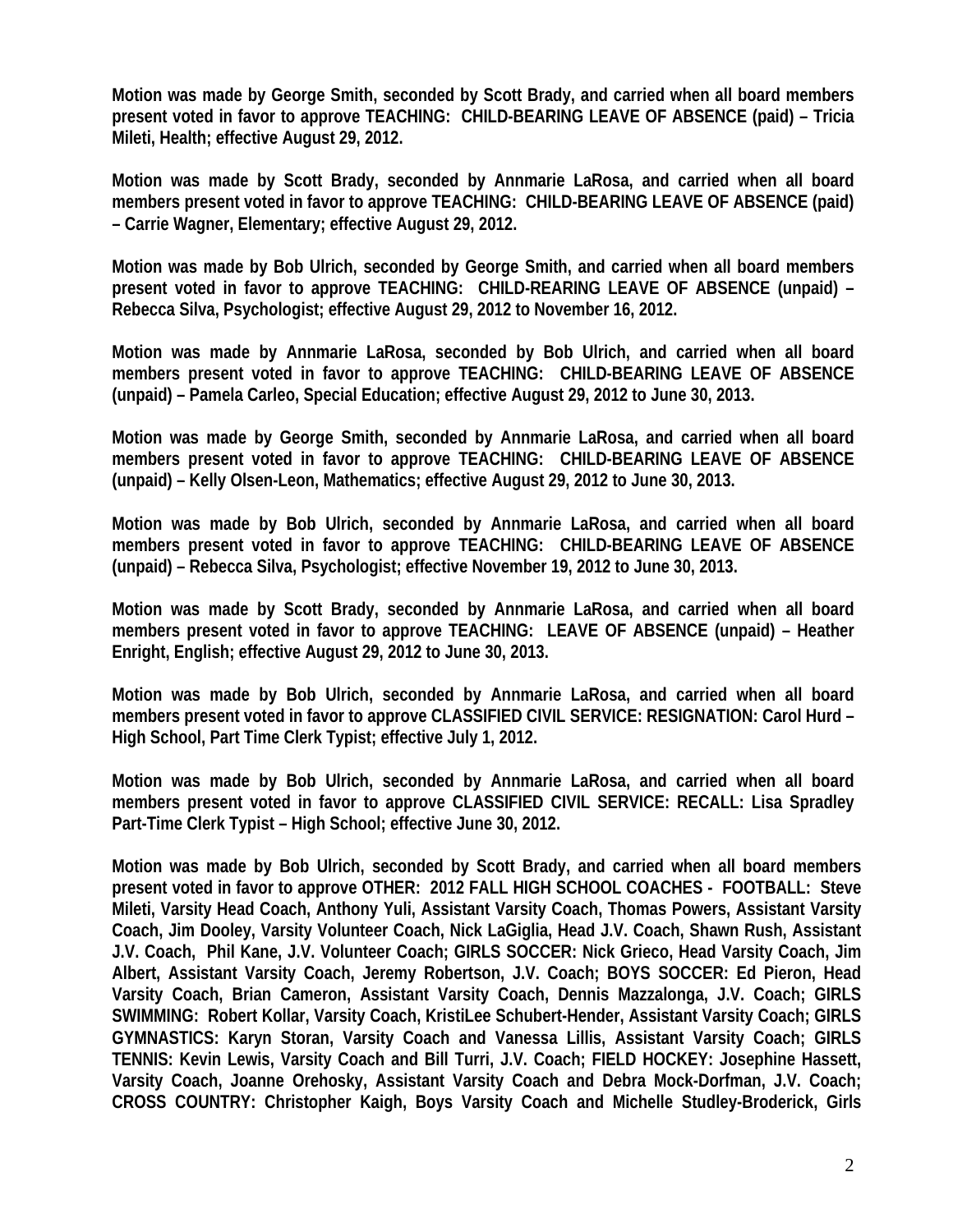**Varsity Coach; BOYS VOLLEYBALL: Frank Franzone, Varsity Coach and Cathy Lang, J.V. Coach; GIRLS VOLLEYBALL: Jim Klimkoski, Varsity Coach and Kristen Ann Caulfield, J.V. Coach; GOLF: George Botsch, Varsity Coach; KICKLINE: Pat Paolicelli, Varsity Coach; CHEERLEADING: Dina Barone, Varsity Coach, Reanna Fulton, Assistant Varsity Coach and Amy Mastrocinque, J.V. Coach; 2012 FALL MIDDLE SCHOOL COACHES – FOOTBALL: Shanan Mauro, Head 7-8 Udall Coach, Mark DiCristo, Assistant 7-8 Udall Coach, Vincent Luvera, Head 7-8 Beach Coach and John Denninger, Assistant 7-8 Beach Coach; GIRLS SOCCER: Brian Dieumegard, 7-8 Udall Coach and Colleen Reilly, 7-8 Beach Coach; BOYS SOCCER: Stephen DiPaolo, 7-8 Udall Coach and Mike LaCova, 7-8 Beach Coach; CROSS COUNTRY: James Wood, Boys & Girls Udall Coach and Joe Nicolosi, Boys & Girls Beach Coach; TENNIS: Thomas Loudon, Girls 7-8 Udall/Beach Coach; CHEERLEADING: Kristina Rosenberg, 7-8 Udall Coach and Erin Papadopulos, 7-8 Beach Coach.** 

**Motion was made by Annmarie LaRosa, seconded by Scott Brady, and carried when all board members present voted in favor to approve OTHER: MENTOR PROGRAM 2012 – 2013 SCHOOL YEAR: Catherine Dolan-Stefanak, Coordinator.** 

**Motion was made by Bob Ulrich, seconded by George Smith, and carried when all board members present voted in favor to approve OTHER: SUBSTITUTE TEACHING ASSISTANT (\$85 per diem): Nicole Sladky; effective August 29, 2012.** 

**Motion was made by Bob Ulrich, seconded by Annmarie LaRosa, and carried when all board members present voted in favor to approve CLASSIFIED: CIVIL SERVICE: Lisa Zdenek, School Lunch Manager; effective August 20, 2012.** 

**CURRICULUM UPDATE: Bernadette Burns discussed submission of the finalized APPR Plan, Superintendent's Conference Day.** 

## **REPORT OF BOARD COMMITTEES:**

**Finance: Bob Ulrich discussed the topics addressed during the meeting of 8/7/12 where the treasurer's report, payroll summary report, financial statements for the month of May, internal claims audit report, system manager audit trail, budget transfers were discussed.** 

**Buildings and Grounds: Bob Ulrich discussed the topics addressed during the meeting of 8/7/12 where tree-trimming, the annual car show and Bayview's windows were discussed** 

**The Treasurer's Report for June 2011 was presented. Beginning balance as of May 31, 2012, \$27,127,933.61; ending balance as of June 30, 2012, \$10,008,707.45.** 

**Motion was made by Bob Ulrich, seconded by Scott Brady, and carried when all board members voted in favor to approve 2011-2012 budget transfers numbered 3021-3029.** 

**Motion was made by Bob Ulrich, seconded by George Smith, and carried when all board members present voted in favor to approve the following bids: bagels, bread, cheese pizza, commodity foods direct diversion, dairy, dish washer supplies, drinks, frozen, grocery, ice cream with equipment, large kitchen equipment, small kitchen equipment, meat, paper and disposable supply, snacks, snacks, choose sensibly and snacks healthier choice.**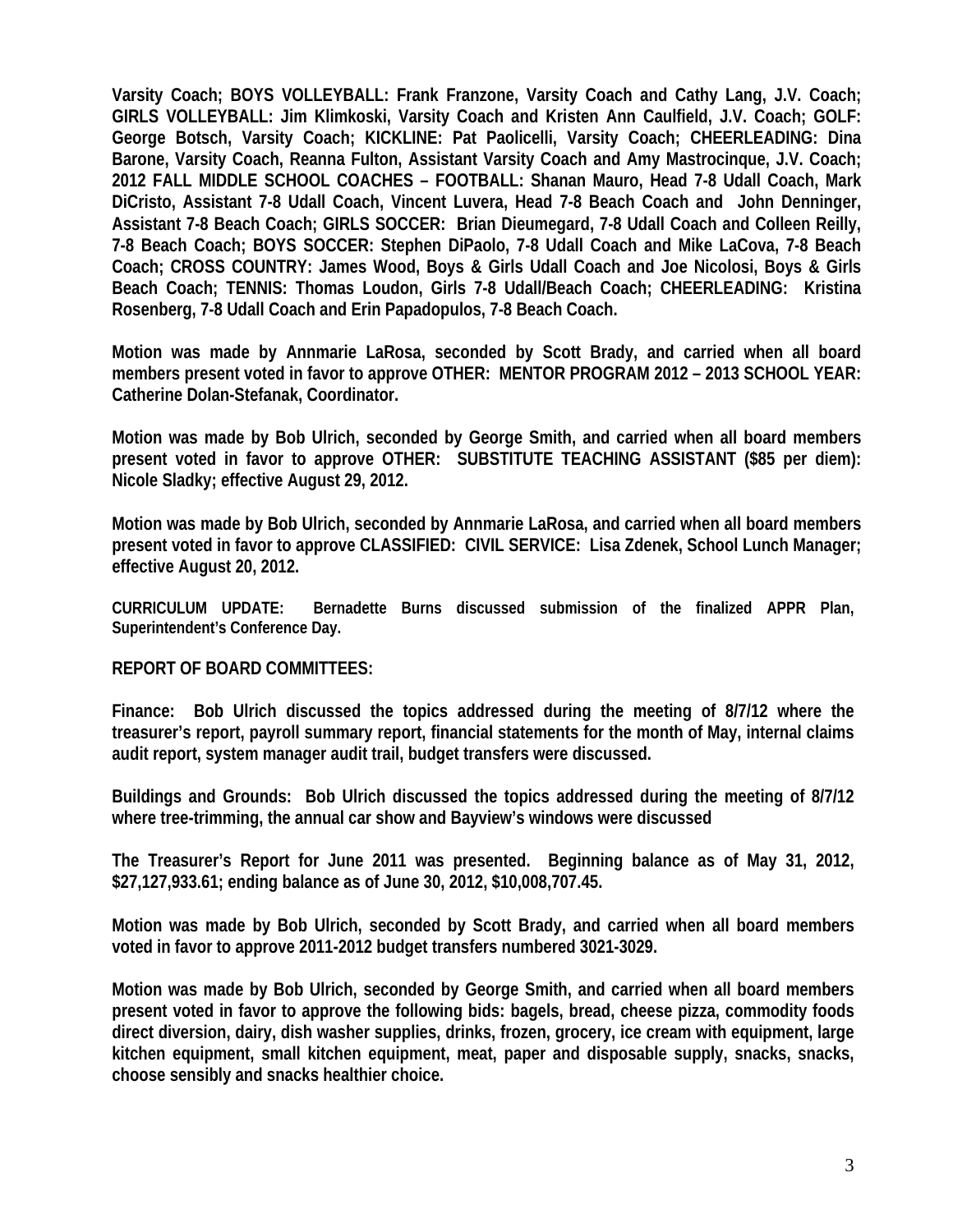**Motion was made by George Smith and seconded by Annmarie LaRosa, and carried when all board**  members present voted in favor to approve the following donations: Ahold → Kirdahy Elementary **School = \$2,624,42** 

**Motion was made by Bob Ulrich and seconded by Scott Brady and carried when all board members present voted in favor to approve Special Education contracts with AHRC, All Metro Home Care Services of New York, Inc and Little Flower School District.** 

**Motion was made by Scott Brady and seconded by Annmarie LaRosa, and carried when all board members present voted in favor to declare the following surplus equipment/vehicle – 1988 Chevy Van, unusable food service items, business education textbooks and a business education department photocopier.** 

**Motion was made by Bob Ulrich and seconded by Annmarie LaRosa, and carried when all board members present voted in favor to approve BOCES services for the 2012-2013 school year.** 

**Motion was made by Scott Brady and seconded by Annmarie LaRosa, and carried when all board members present voted in favor to approve a contract with CDW-Government LLC for Cisco unified communications implementation.** 

**PRESIDENT'S REPORT: Mr. Gellar informed the audience that the district is continuing the process of determining potential tenants for Paul E. Kirdahy and Westbrook Elementary Schools.** 

**SUPERINTENDENT'S REPORT: Motion was made by Annmarie LaRosa, seconded by Scott Brady, and carried when all board members present voted in favor to approve the APPR.** 

**Motion was made by Bob Ulrich, seconded by Annmarie LaRosa, and carried when all board members present voted in favor to approve the following resolution regarding DASA Coordinators.** 

**"BE IT RESOLVED, That, as required by the State Education Department, in accordance with the requirements of the Dignity for All Students Act, the West Islip Board of Education does hereby appoint the following staff members to the position of DASA Coordinator, effective July 1, 2012."** 

- **Dr. Anthony Bridgeman West Islip High School**
- Mr. Andrew O'Farrell **Andrew O'Farrell Reach Street Middle School**
- Mr. Daniel Marquardt  **And Allen Contained Middle School**
- 
- 
- 
- 
- 
- 
- Mr. John Mullins **Mr. John Mullins Fig. 2** Bayview Elementary School
- Mr. Daniel Hunter **No. 2018** Paul J. Bellew Elementary School
- Mrs. Dawn Morrison  **Manetuck Elementary School**
- Mr. Jack Maniscalco  **Access Communist Communist Communist Communist Communist Communist Communist Communist Communist Communist Communist Communist Communist Communist Communist Communist Communist Communist Communist**